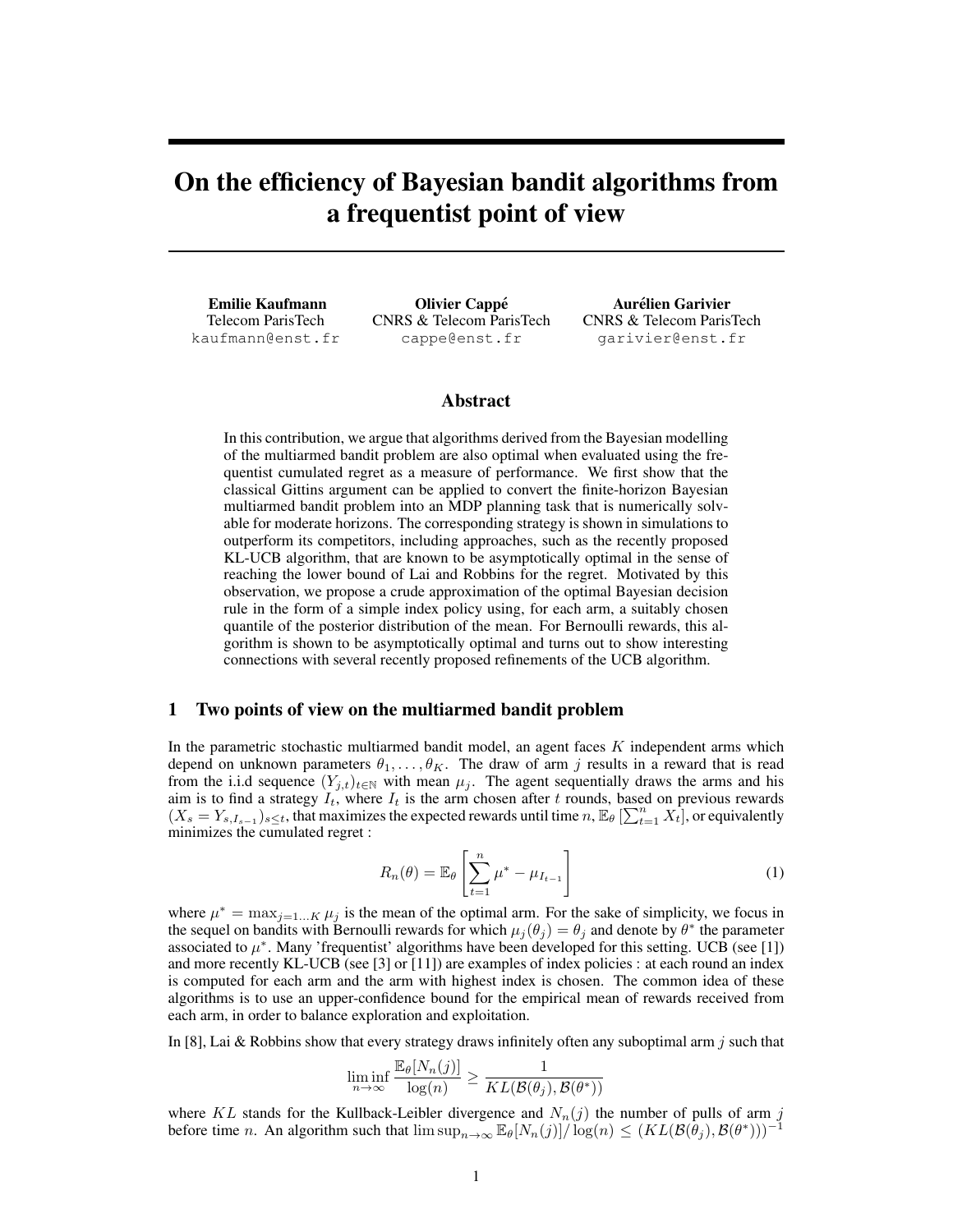is therefore asymptotically optimal. So a good regret bound, or equivalently a bound on the average draws of a suboptimal arm, gives us the optimality of an algorithm in this frequentist setting.

The Bayesian formulation Now we adopt a Bayesian point of view and put a prior distribution on the parameter  $\theta = (\theta_1, ..., \theta_K)$ . The new probabilistic model is :

- $\theta_i \sim \pi_i$  and the  $\pi_i$  are independent
- $\forall j$ , the  $(Y_{i,t})_t$  are i.i.d conditionally to  $\theta_j$  with Bernoulli distribution  $\mathcal{B}(\theta_j)$
- if  $i \neq j$ ,  $\forall t, t'$ ,  $Y_{j,t}$  and  $Y_{i,t'}$  are independent

In the frequentist definition (1) of the regret, the expectation is that of the frequentist model, given the fixed parameter  $\theta$ . In the Bayesian setting, we want to maximize  $\mathbb{E} \left[ \sum_{t=1}^{n} X_t \right]$ , where the expectation is relative to the above probabilistic model. As shown by Gittins, Bayesian optimal policies are index policies, that is a special class of policies where at each round an index is computed for each arm, and the arm with highest index is chosen.

Bayesian algorithms : Bayesian or frequentist optimality ? Let  $\Pi_t = (\pi_1^t, ..., \pi_K^t)$  be the current posterior on the arms after t rounds of game.  $\Pi_0 = (\pi_1, ..., \pi_K)$ , the initial prior distribution. If at round t one chooses  $(I_t = j)$  and then observe  $X_{t+1} = Y_{j,t+1}$  the Bayesian update for arm j is :

$$
\pi_j^{t+1} \propto f(X_{t+1}; \theta_j) \pi_j^t
$$

whereas for  $i \neq j$ ,  $\pi_i^{t+1} = \pi_i^t$ . A Bayesian algorithm is an algorithm that uses states  $\Pi_t$  to determine action  $I_t$ . Here we present two Bayesian algorithms. The first, described in Section 2, returns the solution to the Bayesian finite-horizon bandit problem, this means a strategy that maximizes  $\mathbb{E} \left[\sum_{t=1}^n X_t\right]$  among all strategies for the Bayesian model above. But we also investigate its performance in terms of regret in the frequentist setting. The second, Bayes-UCB, described in Section 3 is a new index policy, with indices inspired by Bayesian ideas since they are posterior distribution quantiles. We show that this Bayesian-motivated algorithm is optimal in the frequentist setting and more strikingly that it is very similar to KL-UCB.

### 2 Solving the Bayesian problem in the Bernoulli case : the FHG algorithm

In his landmark paper [5], Gittins gives a Bayesian resolution of the multiarmed bandit problem in the special case of Bernoulli rewards. But his solution, an index policy based on dynamic allocation indices, holds for an infinite game with discounted reward. Unlike Gittins, we solve the MDP modelling of our problem for a finite horizon  $n$ , which leads us to a Bayesian-optimal solution of the finite-horizon bandit problem. This involves the definition of a new finite-horizon Gittins index (FHG index), and the associated index policy is the finite-horizon Gittins algorithm (FH-Gittins).

The MDP formulation for Bernoulli bandits In the Bayesian model above, we choose  $\theta_j \sim$ Beta $(a, b)$ , a conjugate prior to the Bernoulli likelihood. The game until the end of round t is summarized by the matrix  $S_t \in M_{K,2}$  where  $S_t(j,1)$  (resp. $S_t(j,2)$ ) denotes the number of ones (resp. of zeros) observed from the draws of arm  $j$  until time  $t$ . Because of the simple Bayesian update with this prior,  $\pi_j^t$  is a Beta distribution with parameter  $S_t(j, 1) + a$  and  $S_t(j, 2) + b$ , with mean  $(S_t(j, 1) + a)/(S(j, 1) + S(j, 2) + a + b)$  and therefore  $(E_{j,k} \in M_{K,2}$  being an elementary matrix with a single one at  $(j, k)$ :

$$
\mathbb{P}(S_{t+1} = S + E_{j,1} | S_t = S, I_t = j) = \mathbb{E}[X_{t+1} | S_t = S, I_t = j] = \frac{S(j,1) + a}{S(j,1) + S(j,2) + a + b}
$$
(2)

Equation (2) shows us that each draw of an arm gives us a transition  $(S_t, I_t) \rightsquigarrow (S_{t+1}, X_{t+1})$  in a Markov Decision Process (MDP) with states  $S \in \mathcal{M}_{K,2}(\mathbb{N})$  and actions  $1, ..., K$ .

Solving the planning problem for this MDP for a finite horizon  $n$  is equivalent to finding a Bayesian-optimal strategy for horizon  $n$ . Even if the action and state spaces (included in  $\mathcal{M}_{K,2}(\{0,\ldots,n\})$  are finite, they are too big for a direct resolution using dynamic programming. We use for our finite problem the main idea of Gittins : a reduction of the dimension, by focusing on each arm separately.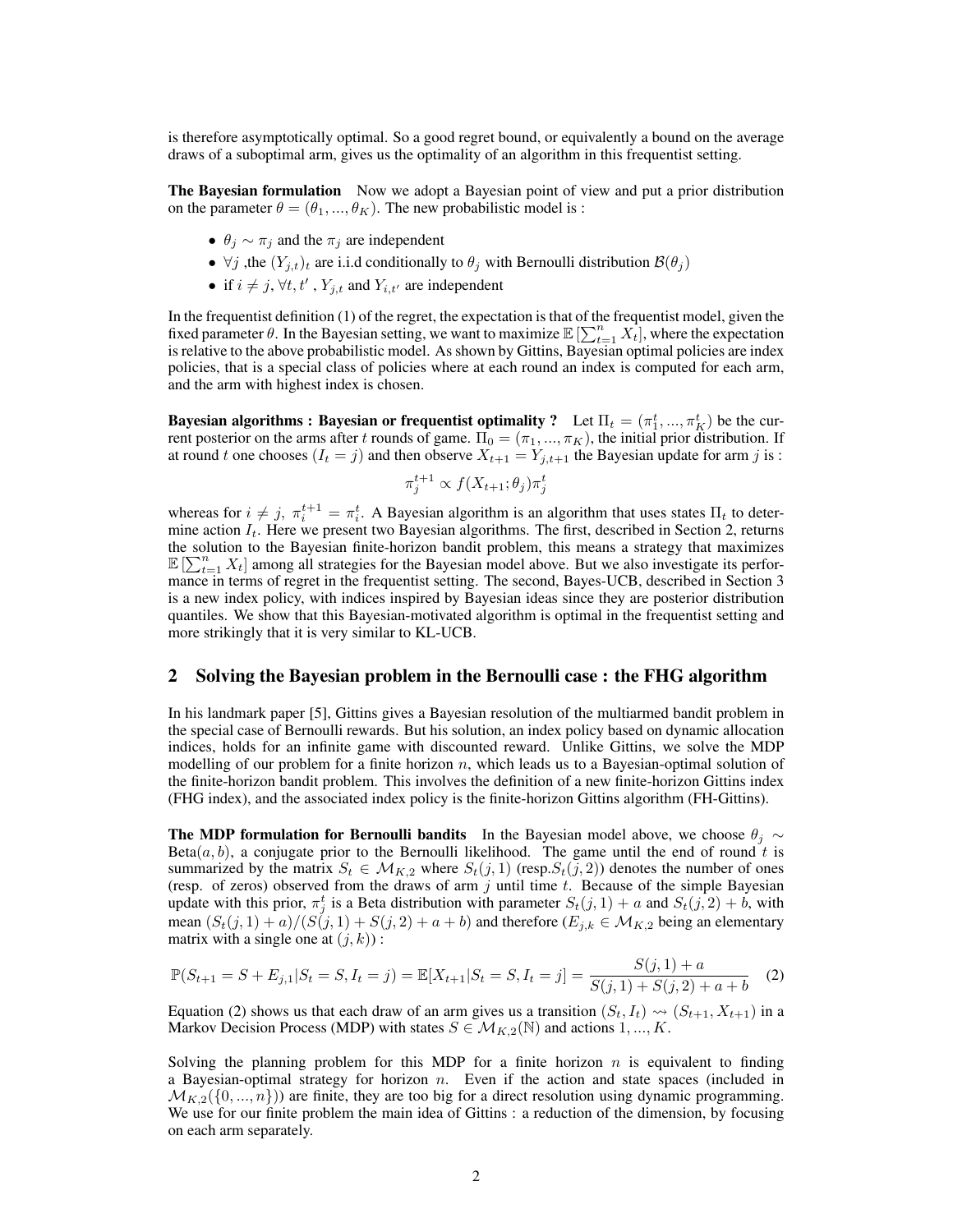Finite-horizon Gittins index : solving a calibration problem Consider the one arm situation where you can alternatively play the arm and get the associated reward or not play and get a fix reward λ. In this auxiliary problem, called  $\mathcal{B}_{\lambda}$ , λ represents to cost of playing. Intuitively, at a given time of this finite-horizon game, and given past observation ( $(s_1, s_2)$ ) : ones and zeros obtained from the arm) the higher  $\lambda$  his, the less one should be willing to take the risk of playing. The critical value of  $\lambda$  for which one would still play, even at the cost  $\lambda$ , is the finite-horizon Gittins index, denoted  $\nu(t,(s_1,s_2))$ . This index can be interpreted as the highest price worth paying for playing the arm. The associated index policy can be proven to be optimal by adapting a proof by Weber for the infinite-discounted case (see for example [6] or [4]).

**Implementation of the FHG algorithm** Practical computation of index  $\nu(t,(s_1,s_2))$  involves repeated resolutions of the  $B_\lambda$  problem using dynamic programming (each resolution is achieved in  $O((n-t)^2)$  operations). As the critical value of  $\lambda$  appears as the first zero of a convex function, the number of problems to solve can be reduced. Alternative computational methods are discussed in the recent paper [9]. For moderate values of  $K$  and  $n$  where these computations can be performed, numerical experiments (see Section 4 below) show that the FHG algorithm regularly outperforms its competitors, when using the frequentist cumulated regret as the measure of performance.

FHG index versus UCB index The Gittins index can also be interpreted as an upper confidence bound, as it can be shown that  $\nu(t, s_1, s_2) \geq \frac{s_1+a}{s_1+s_2+a+b}$ , the right term being the mean of the posterior. The FHG index however incorporate the knowledge of the horizon  $n$  to progressively reduce exploration. In UCB for instance, the index is defined as  $\hat{\mu}_{j,N_t(j)} + (\log(t)/(2N_t(j)))^{1/2}$ , where  $N_t(j) = S_t(j, 1) + S_t(j, 2)$ , and thus increases whenever arm j is not played (i.e.  $N_t(j)$ )  $N_{t+1}(j)$ ). In contrast, the FHG index  $\nu(t, S_t(j, 1), S_t(j, 2))$  decreases with time, becoming more greedy as the remaining time decreases. Perhaps more importantly, the FHG index adapts itself to the estimated value of the mean reward, which makes it efficient also in situations where UCB is clearly sub-optimal (with mean rewards close to 0 or 1).

#### 3 A simplified Bayesian algorithm: Bayes-UCB

Practically FHG seems very good for a given frequentist problem, although we have only proven its Bayesian optimality yet and have not analysed its frequentist regret. We focus here on a much simpler algorithm, Bayes-UCB, inspired by the Bayesian model, but for which we exhibit a frequentist regret bound for the Bernoulli case. The idea of exploiting a posterior distribution on the arm is not new, for example ideas presented by Thompson, forerunner of clinical trials, in [12] suggest to draw an arm according to samples from the posterior distribution. The Bayesian Learning Automaton advocated by Granmo in [7] uses this idea, but in a two-armed setting and no regret analysis is proposed. Here we won't use samples but quantiles, which will lead to a Bayesian-inspired index policy. The use of quantile is not new either, since it appears in Interval Estimation methods mentionned in [10] for example, but only fixed quantiles are used, and again there is no regret analysis.

Recall that  $\Pi_0$  is the initial prior on  $\theta$  and  $\Pi_t$  the current posterior. Bayes-UCB is the index policy associated to the index  $q_j(t) = (1 - 1/(t \log(n)^c))$  – quantile of distribution  $\pi_j^t$ . For the Bernoulli case with  $Beta(1, 1)$  (uniform) prior :

$$
q_j(t) = \left(1 - \frac{1}{t \log(n)^c}\right)
$$
 – quantile of the distribution Beta $(S_t(j) + 1, N_t(j) - S_t(j) + 1)$ 

Bounding the quantile Since the Bayes-UCB algorithm for Bernoulli uses beta-quantile, we want to bound them as tightly as possible to have a good estimation of the Bayesian-based index  $q_i(t)$ . The following connection between Beta and Binomial distributions is useful : a Beta $(a, b)$  (with  $a, b$ ) integers) can be seen as the a-th order statistic among  $a + b - 1$  uniform random variables, so

 $\mathbb{P}(X \geq x) = \mathbb{P}(\text{less than } a - 1 \text{ r.v. are } \leq x) = \mathbb{P}(S_{a+b-1,x} \leq a - 1)$ 

where  $S_{n,x}$  denotes a binomial distribution with parameters n and x. Bounding the beta quantiles boils down to controlling the binomial tail, which can be done with a Sanov inequality:

$$
\frac{1}{n+1}e^{-nKL\left(\mathcal{B}\left(\frac{k}{n}\right),\mathcal{B}(x)\right)} \leq \mathbb{P}(S_{n,x} \geq k) \leq e^{-nKL\left(\mathcal{B}\left(\frac{k}{n}\right),\mathcal{B}(x)\right)}
$$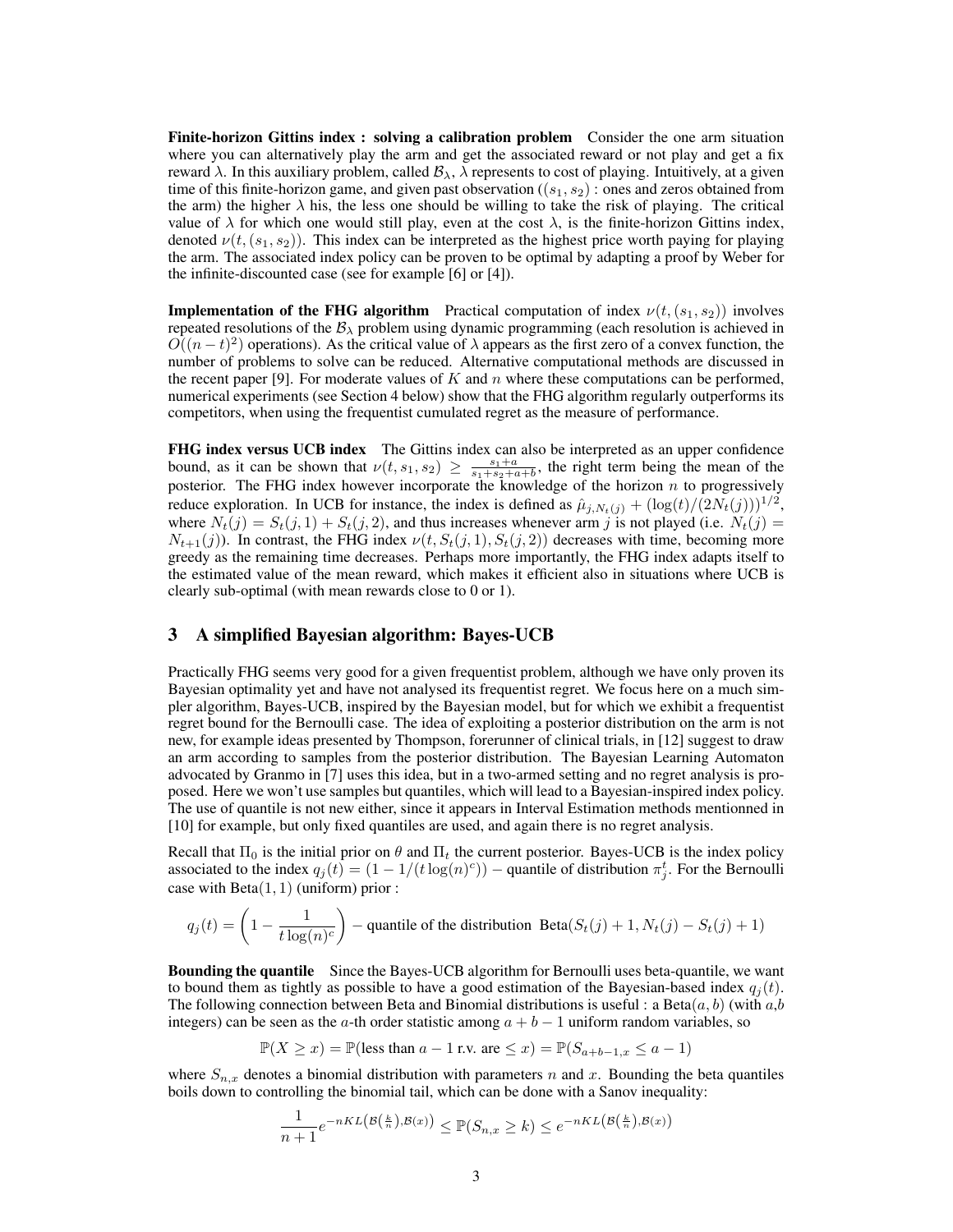This leads to a tight bound for beta quantiles and, as a result, for  $q_i(t)$ . Denoting  $d(x, y)$  =  $KL(\mathcal{B}(x), \mathcal{B}(y))$ , we have  $\tilde{u}_j(t) \le q_j(t) \le u_j(t)$  with :

$$
u_j(t) = \underset{x > \frac{S_t(j)}{N_j(t)}}{\operatorname{argmax}} \left\{ d\left(\frac{S_t(j)}{N_t(j)}, x\right) \le \frac{\log(t) + c \log(\log(n))}{N_t(j)} \right\}
$$
  

$$
\tilde{u}_j(t) = \underset{x > \frac{S_t(j)}{N_t(j)+1}}{\operatorname{argmax}} \left\{ d\left(\frac{S_t(j)}{N_t(j)+1}, x\right) \le \frac{\log\left(\frac{t}{N_t(j)+2}\right) + c \log(\log(n))}{(N_t(j)+1)} \right\}
$$

Interestingly, the upper bound  $u_i(t)$  is exactly the index used in the KL-UCB algorithm, whereas  $\tilde{u}_j(t)$  corresponds to a biased version of KL-UCB, where, additionally, t is replaced by  $t/(N_i(t) +$ 2) in the logarithmic term. This latter alternative form of the exploration bonus, which appears naturally in this Bayesian-inspired setting, has been suggested before in the literature. For example the MOSS algorithm [2] is inspired by UCB and uses  $n/(KN_t(j))$  instead of t in the exploration term. Similarly in [3], the KL-UCB+ version, using  $t/N_t(j)$  instead of t is found to be practically more efficient. For Bayes-UCB, we were able to bound the regret as follows, thus showing that the algorithm is asymptotically optimal.

**Theorem 1** Let  $\epsilon > 0$ . For the Bayes-UCB algorithm with parameter  $c \geq 5$ , the number of draws *of a sub-optimal arm* j *is such that :*

$$
\mathbb{E}[N_n(j)] \le \frac{(1+\epsilon)}{KL(\mathcal{B}(\theta_j), \mathcal{B}(\theta^*))} \log(n) + o_{\epsilon,c}(\log(n))
$$

#### 4 Experiments and conclusions

Numerical experiments have been carried out in a frequentist setting : for a fixed parameter  $\theta$  and an horizon  $n$ ,  $N$  bandit games with Bernoulli rewards are repeated for a given strategy. Some of these simulations (not shown here) illustrate the behaviour of our two algorithms : for instance empirical distribution of the number of draws of the optimal arm or of the regret confirms that FH-Gittins is more risky than its frequentist counterparts and that KL-UCB and Bayes-UCB play in a very similar way whatever  $\theta$  is. But the main purpose of our numerical experiments is to compare the performance in terms of cumulated regret of our two algorithms with those of UCB and KL-UCB. These are presented on Figure 1, where the regret is averaged over  $N = 5000$  simulations for two different two-armed bandit problems with horizon  $n = 500$ . In the 0.45/0.55 (right) situation, where UCB and KL-UCB behave quite similarly, FH-Gittins already outperforms KL-UCB, but the difference is even more significant in the 0.1/0.2 (left) situation, where UCB is (provably) worse than KL-UCB. In these two settings, Bayes-UCB also improves over KL-UCB but its performances are less striking than those of the FH-Gittins algorithm.



Figure 1: Cumulated regret for the two armed-bandit problem 0.1/0.2 (left) and 0.45/0.55 (right)

Although frequentist and Bayesian bandits are based on two different probabilistic frameworks, using Bayesian ideas leads to efficient algorithms for solving the frequentist multiarmed bandit problem. Gittins algorithm displays impressive performance but is only implementable for moderate values of the horizon. In contrast, Bayes-UCB is easy to implement and can be proven to be asymptotically optimal. Although we have focussed here on the case of Bernoulli rewards, these ideas can be extended to other cases such as Gaussian or, more generally, exponential family rewards.